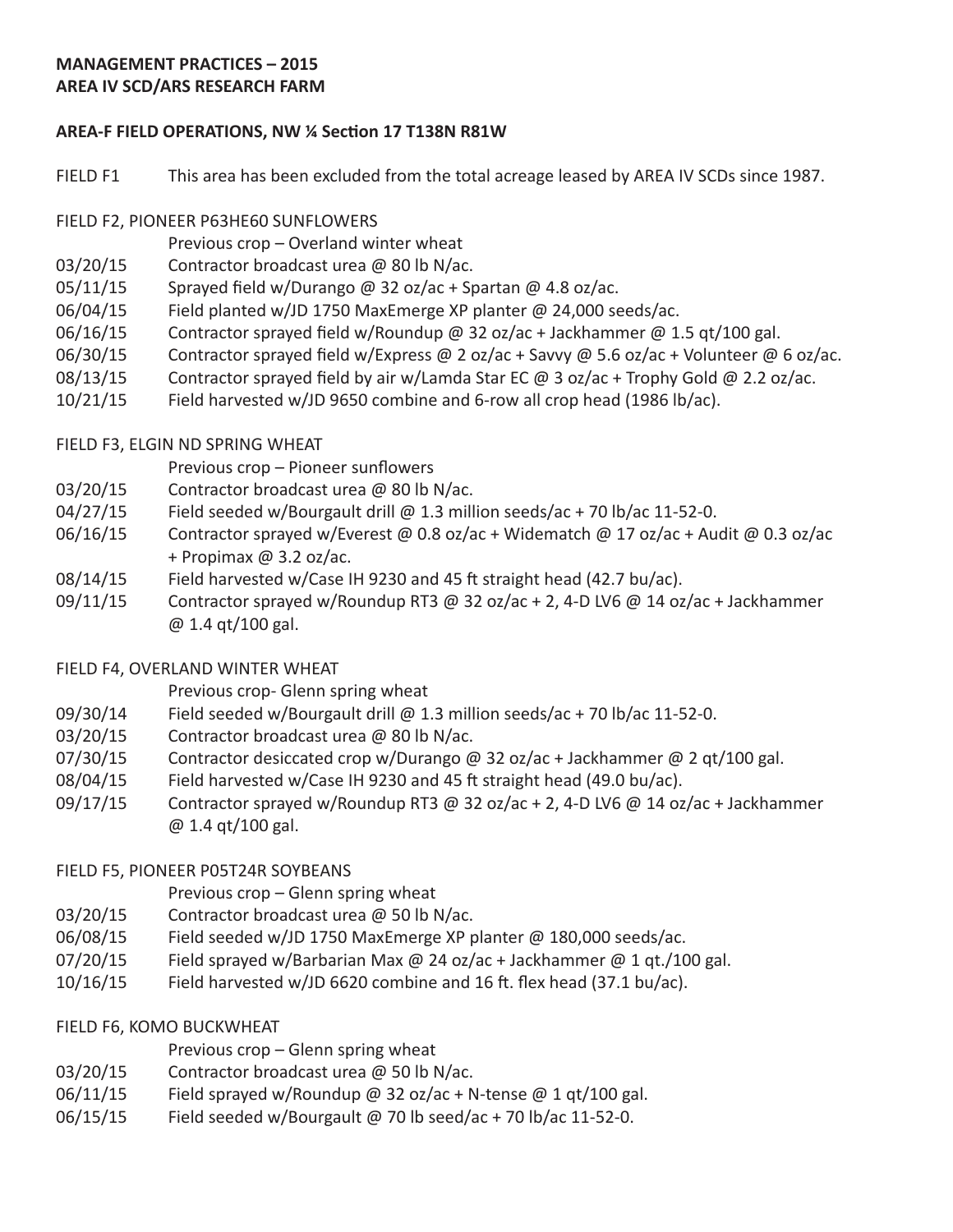- $07/21/15$  Sprayed field w/Volunteer @ 8 oz/ac + Savvy @ 20 oz/ac.
- 09/14/15 Field swathed w/20 ft. Versatile swather.
- 10/07/15 Field harvested w/JD 6620 combine and pickup head (1220 lb/ac, 20% of field drowned out).

# **AREA-G FIELD OPERATIONS, SW ¼ Section 8 T138N R81W**

# FIELD G1 (FORMER TREE PLOT), PIONEER P63HE60 SUNFLOWERS

- Previous crop Pioneer corn
- 03/16/15 Field harvested from previous year.
- 05/06/15 Contractor broadcast urea @ 80 lb N/ac.
- 06/08/15 Field sprayed w/Roundup @ 32 oz/ac + Ntense @ 2 qt./100 gal.
- 06/10/15 Field planted w/JD 1750 MaxEmerge XP planter @ 24,000 seeds/ac.
- 06/16/15 Contractor sprayed field w/Roundup @ 32 oz/ac + Jackhammer @ 1.5 qt/100 gal.
- 06/30/15 Contractor sprayed field w/Express @ 2 oz/ac + Savvy @ 5.6 oz/ac + Volunteer @ 6 oz/ac.
- 08/13/15 Contractor sprayed field by air w/Lamda Star EC @ 3 oz/ac + Trophy Gold @ 2.2 oz/ac.
- 10/22/15 Field harvested w/JD 9650 combine and 6-row all crop head (1333 lb/ac).
- FIELD G1, ELGIN ND SPRING WHEAT
	- Previous crop Glenn Spring wheat
- 05/06/15 Contractor broadcast urea @ 80 lb N/ac.
- 05/08/15 Contractor sprayed Roundup @ 32 oz/ac + Jackhammer @ 2 qt/100 gal.
- 05/13/15 Field seeded w/Bourgault drill @ 1.3 million seeds/ac + 70 lb/ac 11-52-0.
- 06/16/15 Contractor sprayed w/Everest @ 0.8 oz/ac + Widematch @ 17 oz/ac + Audit @ 0.3 oz/ac + Propimax @ 3.2 oz/ac.
- 08/27/15 Field harvested w/Case IH 9230 combine and 45 ft. straight head (54 bu/ac).
- FIELD G2, PIONEER P8107HR CORN
	- Previous crop Glenn spring wheat
- 05/06/15 Contractor broadcast urea @ 80 lb N/ac.
- 05/08/15 Contractor sprayed Roundup @ 32 oz/ac + Jackhammer @ 2 qt/100 gal.
- 05/27/15 Field seeded w/JD 1750 MaxEmerge XP planter @ 24,000 seeds/ac.
- 06/16/15 Contractor sprayed field w/Staunch @ 12.6 oz/ac + Roundup @ 32 oz/ac + Jackhammer @ 1.5 qt/100 gal.
- 10/30/15 Field harvested w/Case IH 9230 and 12-row header (82.1 bu/ac, 25-30% wind damage).
- FIELD G3, FALLOW
	- Previous crop Glenn spring wheat
- 06/16/15 Contractor sprayed field w/Roundup @ 32 oz/ac + Jackhammer @ 1.5 qt/100 gal.
- 07/22/15 Contractor sprayed field w/Durango @ 32 oz/ac + Detonate (Banvel) @ 2.5 oz/ac + Jackhammer @ 2 qt/100 gal.
- 09/11/15 Contractor sprayed w/Roundup RT3 @ 32 oz/ac + 2, 4-D LV6 @ 14 oz/ac + Jackhammer @ 1.4 qt/100 gal.
- FIELD G4, ELGIN ND SPRING WHEAT
	- Previous management Fallow
- 03/20/15 Contractor broadcast urea @ 70 lb N/ac.
- 04/23/15 Field seeded w/Bourgault drill @ 1.3 million seeds/ac + 70 lb/ac 11-52-0.
- 06/16/15 Contractor sprayed w/Everest @ 0.8 oz/ac + Widematch @ 17 oz/ac + Audit @ 0.3 oz/ac + Propimax @ 3.2 oz/ac.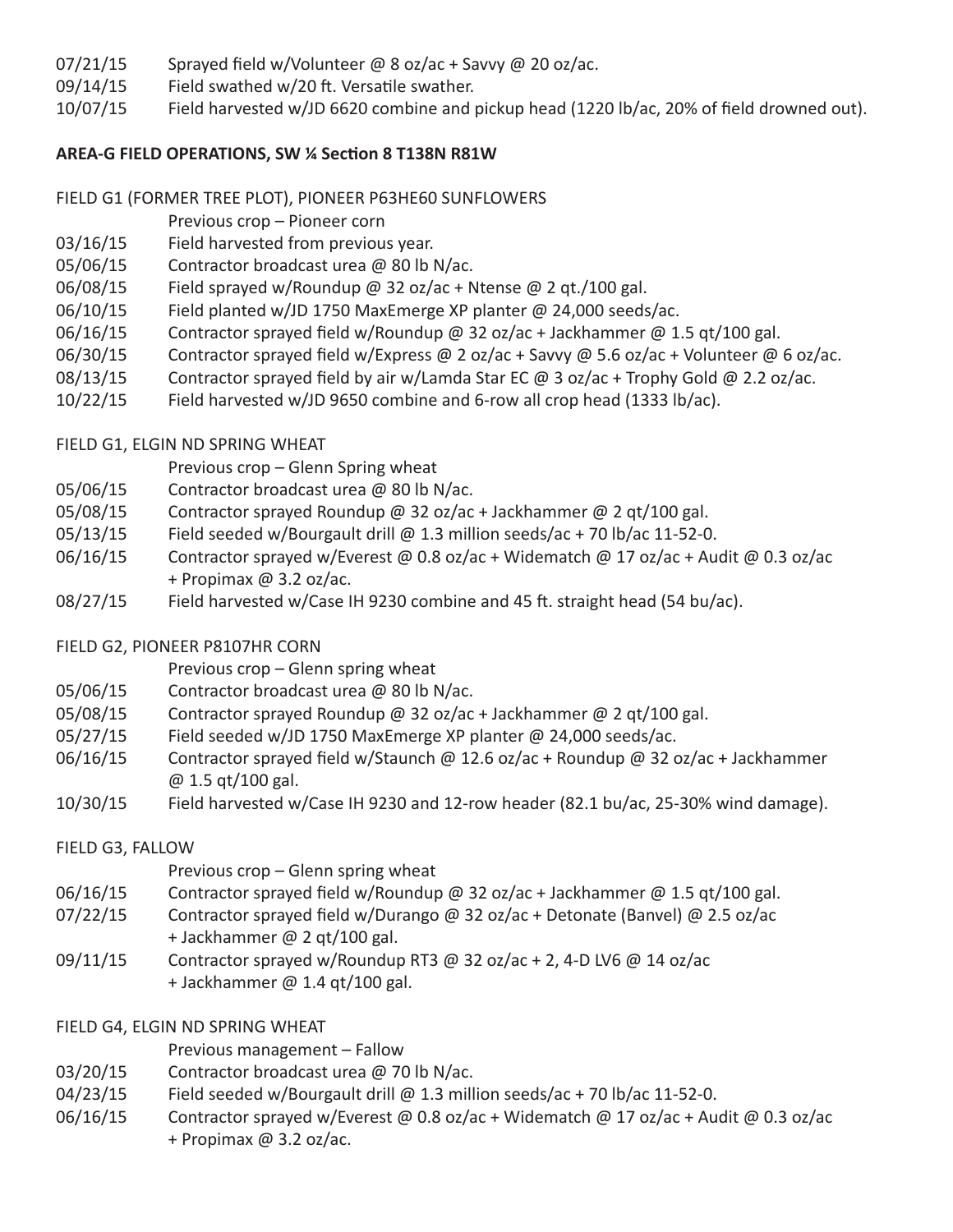08/10/15 Field harvested w/Case IH 9230 w/45 ft straight head (57.1 bu/ac).

09/17/15 Contractor sprayed w/Roundup RT3 @ 32 oz/ac + 2, 4-D LV6 @ 14 oz/ac + Jackhammer @ 1.4 qt/100 gal.

## **AREA-H FIELD OPERATIONS, NE ¼ Section 18 T138N R81W**

- FIELD H1, VERNAL ALFALFA
	- Previous crop Alfalfa establishment w/oats nurse crop
- 06/24/15 First cutting done by Northern Lights Dairy (1 ton/ac @ 15% moisture).
- $08/03/15$  Second cutting done by Northern Lights Dairy (1.75 ton/ac  $\omega$  <15% moisture).
- 09/11/15 Third cutting done by Northern Lights Dairy (0.5 ton/ac  $\omega$  15% moisture).
- FIELD H2, PIONEER P8107HR CORN
	- Previous crop Dry peas
- 05/06/15 Contractor broadcast urea @ 80 lb N/ac.
- 05/08/15 Contractor sprayed Roundup @ 32 oz/ac + Jackhammer @ 2 qt/100 gal.
- 05/18/15 Field seeded w/JD 1750 MaxEmerge XP planter @ 24,000 seeds/ac.
- 06/16/15 Contractor sprayed field w/Staunch @ 12.6 oz/ac + Roundup @ 32 oz/ac + Jackhammer @ 1.5 qt/100 gal.
- 11/21/15 Field harvested w/Case IH 9230 and 12-row header (56.4 bu/ac, 25-30% wind damage).
- FIELD H3 WEST, PIONEER P8107HR CORN
	- Previous crop Jerry and Overland winter wheat
- $05/06/15$  Contractor broadcast urea @ 80 lb N/ac.
- $05/08/15$  Contractor sprayed Roundup @ 32 oz/ac + Jackhammer @ 2 qt/100 gal.
- 05/18/15 Field seeded w/JD 1750 MaxEmerge XP planter @ 24,000 seeds/ac.
- 06/16/15 Contractor sprayed field w/Staunch @ 12.6 oz/ac + Roundup @ 32 oz/ac + Jackhammer @ 1.5 qt/100 gal.
- 11/21/15 Field harvested w/Case IH 9230 and 12-row header (66.4 bu/ac, 25-30% wind damage).
- FIELD H3 EAST, ELGIN ND SPRING WHEAT
	- Previous crop Pioneer sunflowers
- 03/20/15 Contractor broadcast urea @ 80 lb N/ac.
- 05/04/15 Field seeded w/Bourgault drill  $\omega$  1.3 million seeds/ac + 70 lb/ac 11-52-0.
- 06/16/15 Contractor sprayed w/Everest @ 0.8 oz/ac + Widematch @ 17 oz/ac + Audit @ 0.3 oz/ac + Propimax @ 3.2 oz/ac.
- 8/13/15 Field harvested w/ Case IH 9230 and 45ft. header.
- FIELD H3 SOUTH ("waterhole"), Flooded Previously – Flooded
- FIELD H4, SOIL QUALITY MANAGEMENT
- See 'Management Strategies for Soil Quality' (page 40)
- FIELD H4, VEGA DRY PEAS
	- Previous crop Jerry winter wheat
- 04/17/15 Field seeded w/JD 750 @ 150 lb/ac + 50 lb/ac 11-52-0.
- 07/30/15 Contractor desiccated crop w/Durango @ 32 oz/ac + Jackhammer @ 2 qt/100 gal.
- 08/13/15 Field harvested w/JD 6620 combine and flex head (48.2 bu/ac).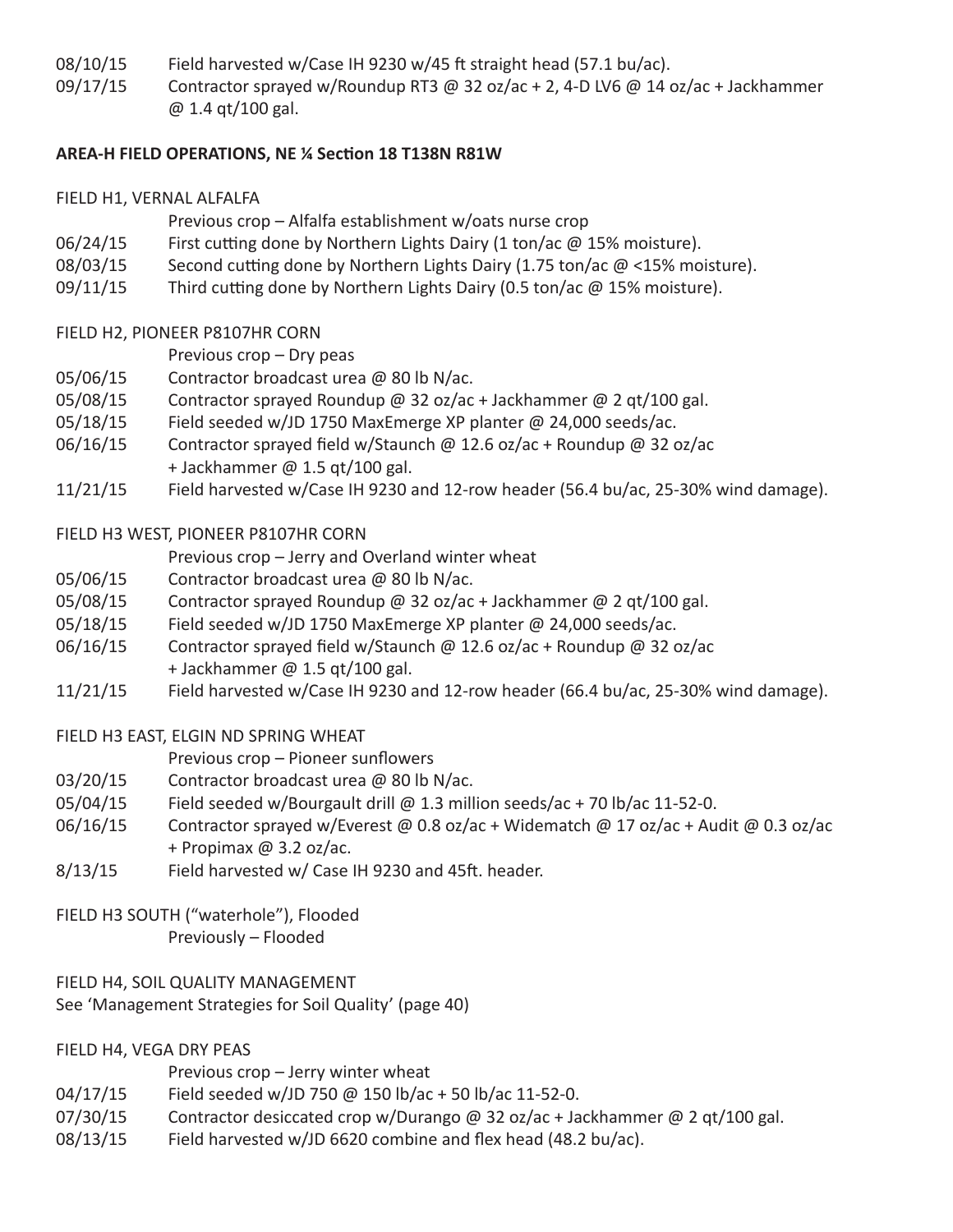### FIELD H4, PIONEER P05T24R SOYBEANS

- Previous crop Pioneer corn
- 03/20/15 Contractor broadcast urea @ 50 lb N/ac.
- 06/05/15 Field seeded w/JD 1750 MaxEmerge XP planter @ 180,000 seeds/ac.
- 07/20/15 Field sprayed w/Barbarian Max @ 24 oz/ac + Jackhammer @ 1 qt./100 gal.
- 10/16/15 Field harvested w/6620 and flex head (25.6 bu/ac).
- FIELD H4, ELGIN ND SPRING WHEAT
	- Previous crop- Pioneer soybeans
- 03/20/15 Contractor broadcast urea @ 80 lb N/ac.
- 04/29/15 Field seeded w/Bourgault drill @ 1.3 million seeds/ac + 70 lb/ac 11-52-0.
- 06/16/15 Contractor sprayed w/Everest @ 0.8 oz/ac + Widematch @ 17 oz/ac + Audit @ 0.3 oz/ac + Propimax @ 3.2 oz/ac.
- 08/14/15 Field harvested w/Case IH 9230 combine and 45ft. straight head (50.0 bu/ac).
- 09/11/15 Contractor sprayed w/Roundup RT3 @ 32 oz/ac + 2, 4-D LV6 @ 14 oz/ac + Jackhammer @ 1.4 qt/100 gal.

## FIELD H4 OVERLAND WINTER WHEAT

- Previous crop- Glenn spring wheat
- 09/30/14 Field seeded w/Bourgault drill @ 1.3 million seeds/ac + 70 lb/ac 11-52-0.
- 03/20/15 Contractor broadcast urea @ 80 lb N/ac.
- 07/30/15 Contractor desiccated crop w/Durango @ 32 oz/ac + Jackhammer @ 2 qt/100 gal.
- 08/10/15 Field harvested w/Case IH 9230 w/45 ft straight head (52.0 bu/ac).
- 09/17/15 Contractor sprayed w/Roundup RT3 @ 32 oz/ac + 2, 4-D LV6 @ 14 oz/ac + Jackhammer @ 1.4 qt/100 gal.

## FIELD H5, PIONEER P63HE60 SUNFLOWERS

- Previous year Pioneer corn
- 03/22/15 Field harvested from previous year.
- 05/06/15 Contractor broadcast urea @ 60 lb N/ac.
- $05/11/15$  Sprayed field w/Durango @ 32 oz/ac + Spartan @ 4.8 oz/ac.
- 05/28/15 Field planted w/JD 1750 MaxEmerge XP planter @ 24,000 seeds/ac.
- 06/30/15 Contractor sprayed field w/Express @ 2 oz/ac + Savvy @ 5.6 oz/ac + Volunteer @ 6 oz/ac.
- 10/14/15 Field harvested w/JD 9650 combine and 6-row all crop head (1814 lb/ac).

## **AREA-I FIELD OPERATIONS, NE ¼ Section 20 T138N R81W**

- FIELD I1, ELGIN ND SPRING WHEAT (CONTINUOUS SPRING WHEAT 31 YRS).
	- Previous crop Glenn spring wheat
- 03/20/15 Contractor broadcast urea @ 80 lb N/ac.
- $05/13/15$  Field seeded w/Bourgault drill @ 1.3 million seeds/ac + 70 lb/ac 11-52-0.
- 06/16/15 Contractor sprayed w/Everest @ 0.8 oz/ac + Widematch @ 17 oz/ac + Audit @ 0.3 oz/ac + Propimax @ 3.2 oz/ac.
- 09/11/15 Contractor sprayed w/Roundup RT3 @ 32 oz/ac + 2, 4-D LV6 @ 14 oz/ac + Jackhammer @ 1.4 qt/100 gal.
- 08/26/15 Field harvested w/Case IH 9230 w/45 ft straight head (48.4 bu/ac).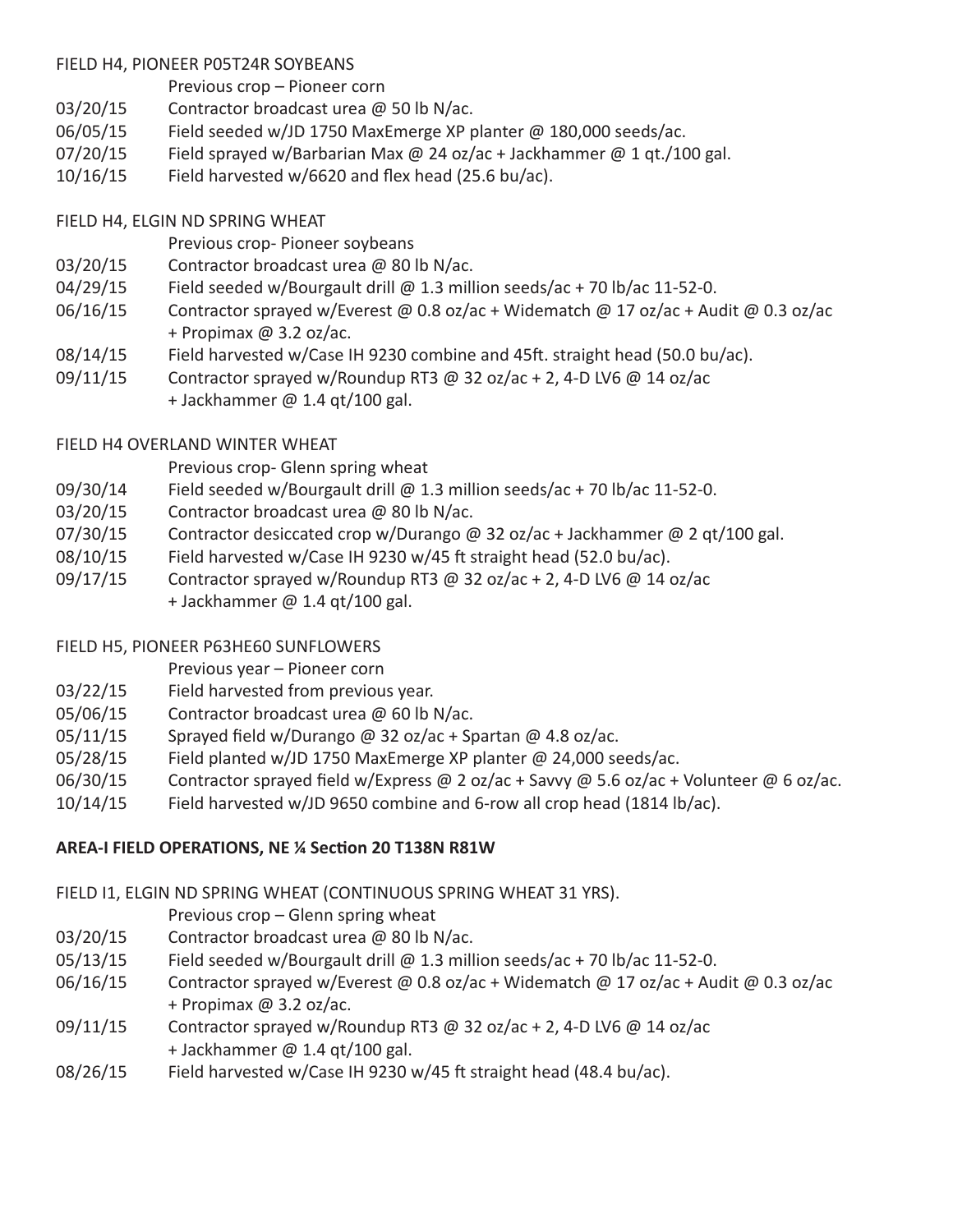### FIELD I2, SY SOREN SPRING WHEAT

- Previous crop Koma buckwheat (north half), camelina research (south half)
- 03/20/15 Contractor broadcast urea @ 80 lb N/ac.
- 05/13/15 Field seeded w/JD 750 drill @ 139 lb seed/ac + 50 lb/ac 11-52-0.
- 06/16/15 Contractor sprayed w/Everest @ 0.8 oz/ac + Widematch @ 17 oz/ac + Audit @ 0.3 oz/ac + Propimax @ 3.2 oz/ac.
- 08/27/15 Field harvested w/Case IH 9230 w/45 ft straight head (59.0 bu/ac).
- $09/11/15$  Contractor sprayed w/Roundup RT3 @ 32 oz/ac + 2, 4-D LV6 @ 14 oz/ac + Jackhammer @ 1.4 qt/100 gal.
- FIELD I3, CROPLAN 460E SUNFLOWERS

Previous crop – Pioneer corn

- 03/20/15 Contractor broadcast urea @ 80 lb N/ac.
- $05/11/15$  Sprayed field w/Durango @ 32 oz/ac + Spartan @ 4.8 oz/ac.
- 06/04/15 Field planted w/JD 1750 MaxEmerge XP planter @ 24,000 seeds/ac.
- 06/30/15 Contractor sprayed field w/Express @ 2 oz/ac + Savvy @ 5.6 oz/ac + Volunteer @ 6 oz/ac.
- 08/13/15 Contractor sprayed field by air w/Lamda Star EC @ 3 oz/ac + Trophy Gold @ 2.2 oz/ac.
- 10/19/15 Field harvested w/JD 9650 combine and 6-row all crop head (1636 lb/ac).
- FIELD I4, ELGIN ND SPRING WHEAT
	- Previous crop Pioneer sunflowers
- 03/20/15 Contractor broadcast urea @ 80 lb N/ac.
- 05/07/15 Field seeded w/Bourgault drill @ 1.3 million seeds/ac + 70 lb/ac 11-52-0.
- 06/16/15 Contractor sprayed w/Everest @ 0.8 oz/ac + Widematch @ 17 oz/ac + Audit @ 0.3 oz/ac + Propimax @ 3.2 oz/ac.
- 09/11/15 Contractor sprayed w/Roundup RT3 @ 32 oz/ac + 2, 4-D LV6 @ 14 oz/ac + Jackhammer @ 1.4 qt/100 gal.
- 08/20/15 Field harvested w/Case IH 9230 w/45 ft straight head (39.2 bu/ac).
- FIELD I5, OVERLAND WINTER WHEAT

 Previous crop – Glenn spring wheat

- 09/30/14 Field seeded w/JD 750 drill @ 1.3 million seeds/ac @ 60 lb/ac 11-52-0.
- 03/20/15 Contractor broadcast urea @ 80 lb N/ac.
- 07/30/15 Contractor desiccated crop w/Durango @ 32 oz/ac + Jackhammer @ 2 qt/100 gal.
- 08/07/15 Field harvested w/Case IH 9230 w/45 ft straight head (43.1 bu/ac).
- 09/17/15 Contractor sprayed w/Roundup RT3 @ 32 oz/ac + 2, 4-D LV6 @ 14 oz/ac + Jackhammer @ 1.4 qt/100 gal.

## FIELD I6, CROPLAN 460E SUNFLOWERS

- Previous crop Jerry winter wheat
- 03/20/15 Contractor broadcast urea @ 80 lb N/ac.
- 06/02/15 Field planted w/JD 1750 MaxEmerge XP planter @ 24,000 seeds/ac.
- $05/11/15$  Sprayed field w/Durango @ 32 oz/ac + Spartan @ 4.8 oz/ac.
- 06/30/15 Contractor sprayed field w/Express @ 2 oz/ac + Savvy @ 5.6 oz/ac + Volunteer @ 6 oz/ac.
- 08/13/15 Contractor sprayed field by air w/Lamda Star EC @ 3 oz/ac + Trophy Gold @ 2.2 oz/ac.
- 10/20/15 Field harvested w/JD 9650 combine and 6-row all crop head (2397 lb/ac).